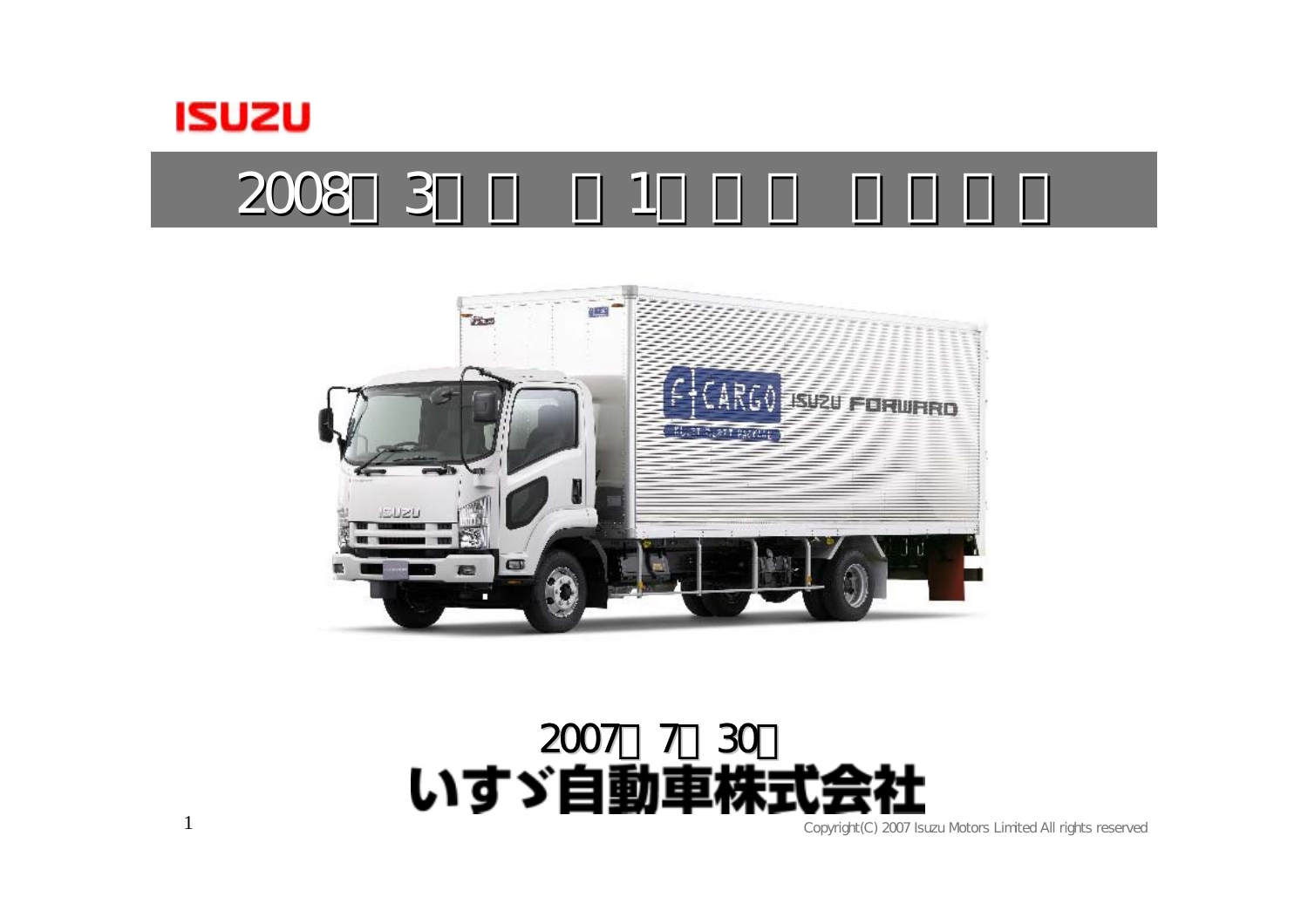

# Ⅰ.2008年3月期 第1四半期決算概要

#### Ⅱ.2008年3月期 第1四半期決算説明

Copyright(C) 2007 Isuzu Motors Limited All rights reserved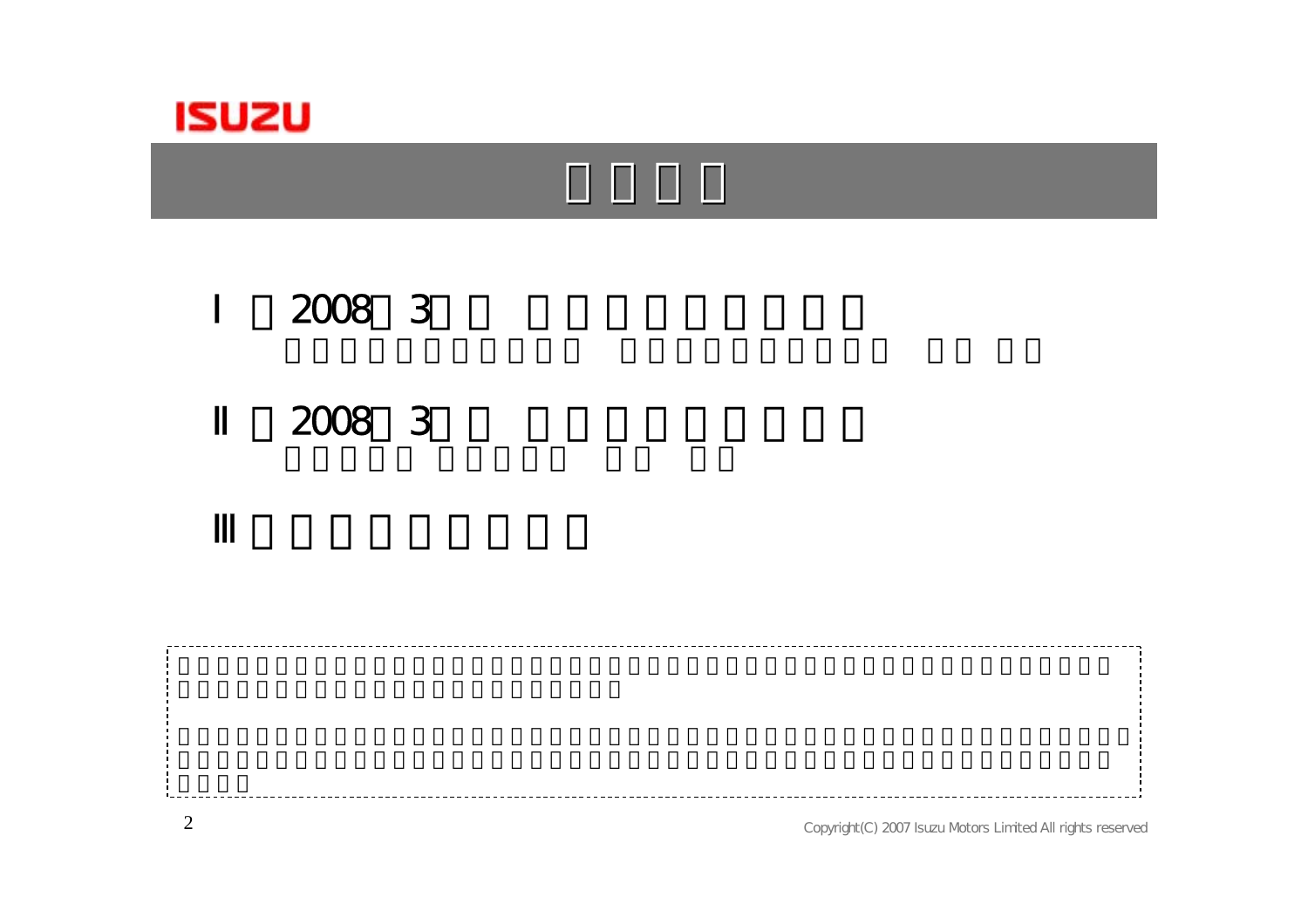

### $-1.$  2008 3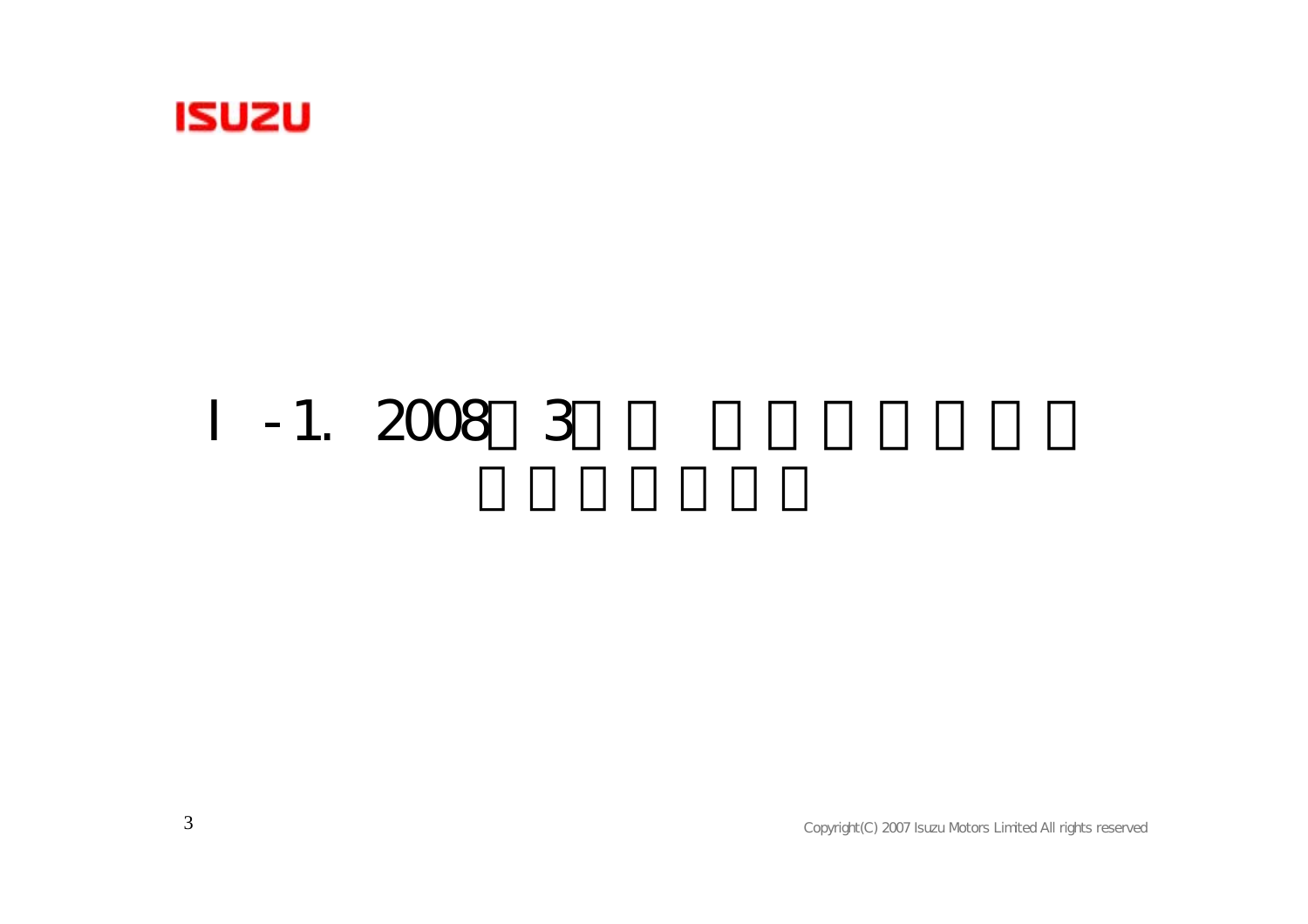

|  | $'$ 08/3-10 | $'$ 07/3-10 |  |
|--|-------------|-------------|--|
|  | 4, 021      | 3,960       |  |
|  | 233         | 239         |  |
|  | 264         | 253         |  |
|  | 212         |             |  |

 $0.87$  and  $0.87$  and  $0.87$  and  $0.87$  and  $0.87$  and  $0.87$ 

-

-

'08/3-1Q=120円/\$

'07/3-10 114 /\$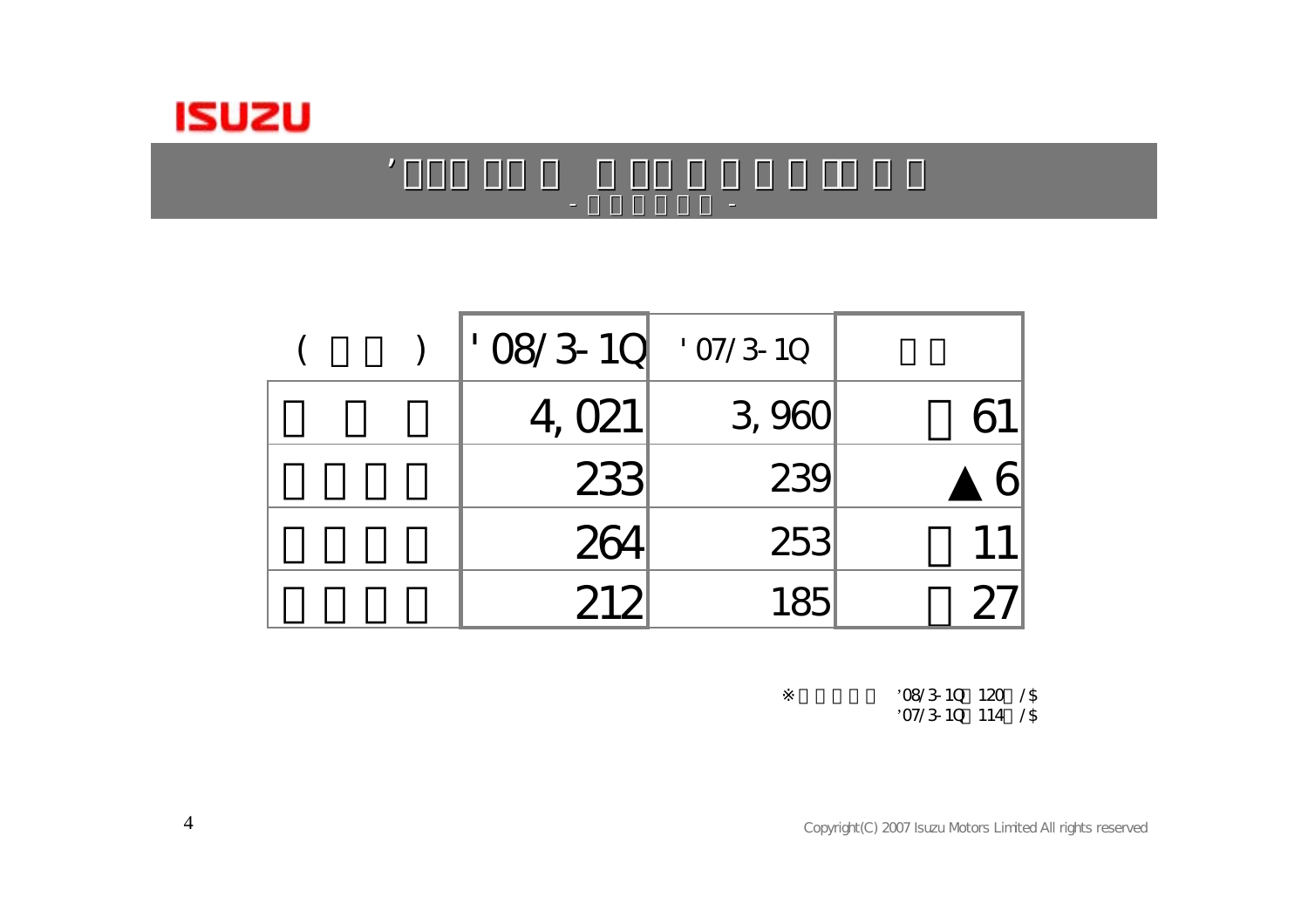

### $-2.$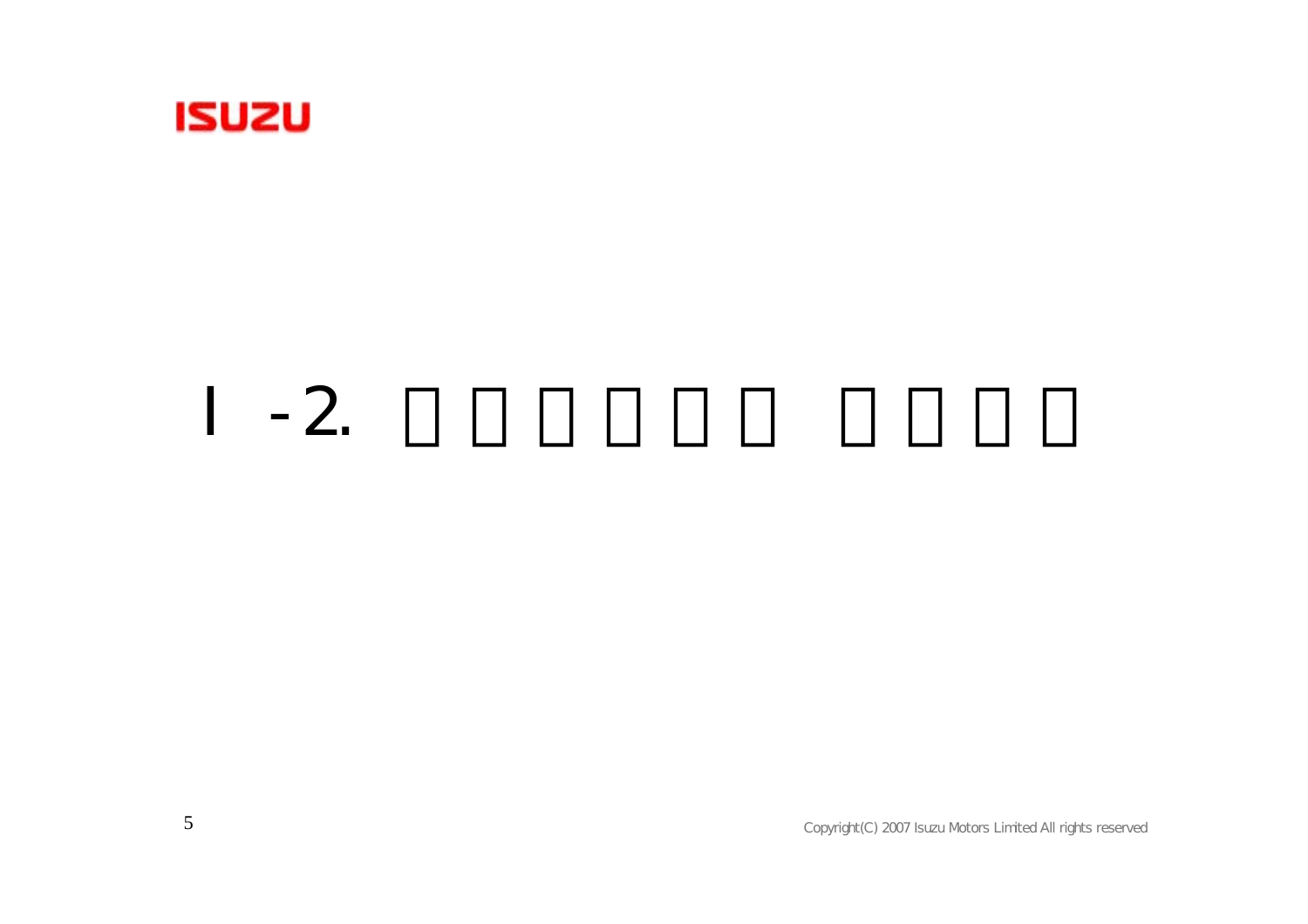**ISUZU** 







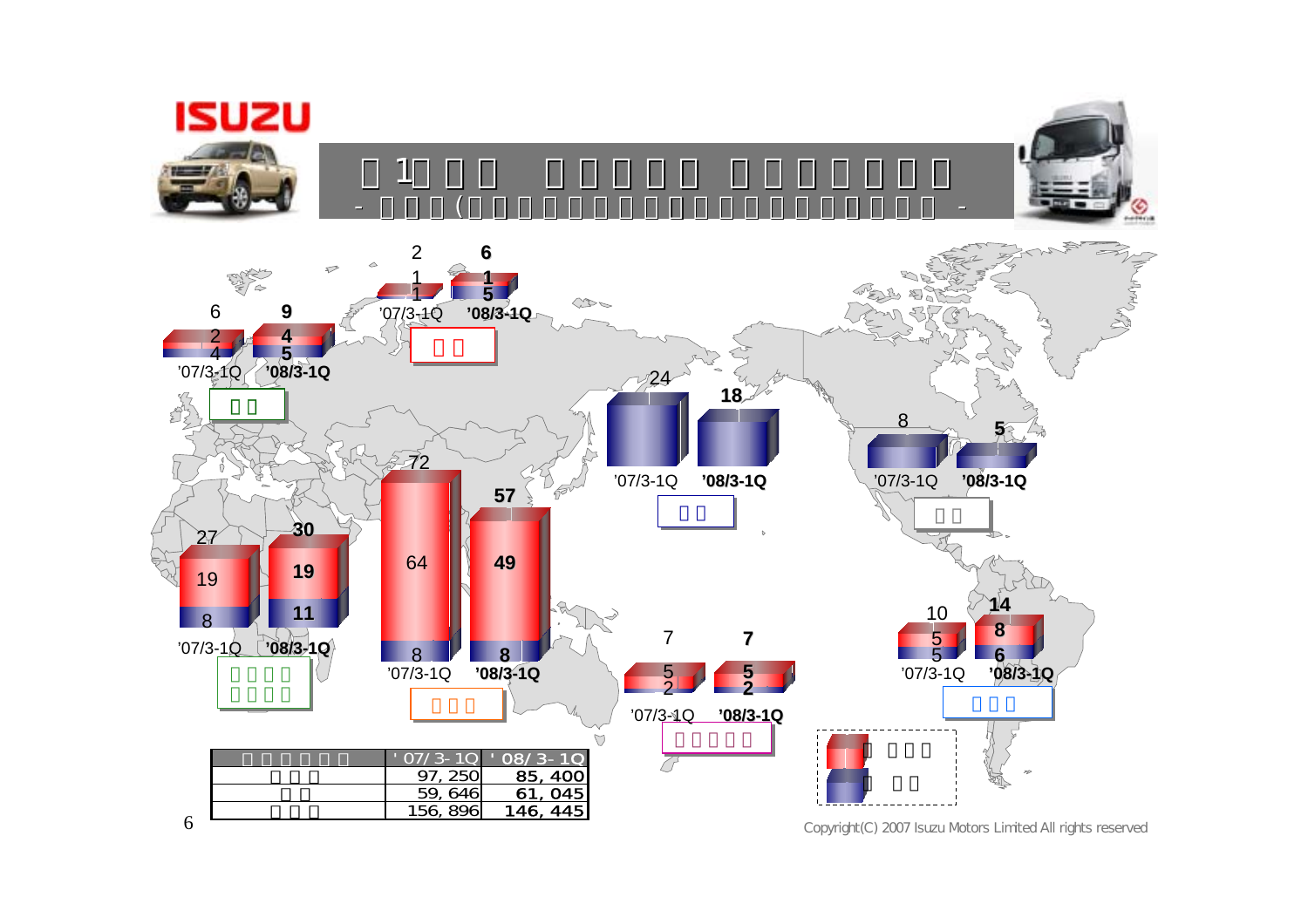



e a construction and the construction of the construction of the construction of the construction of the const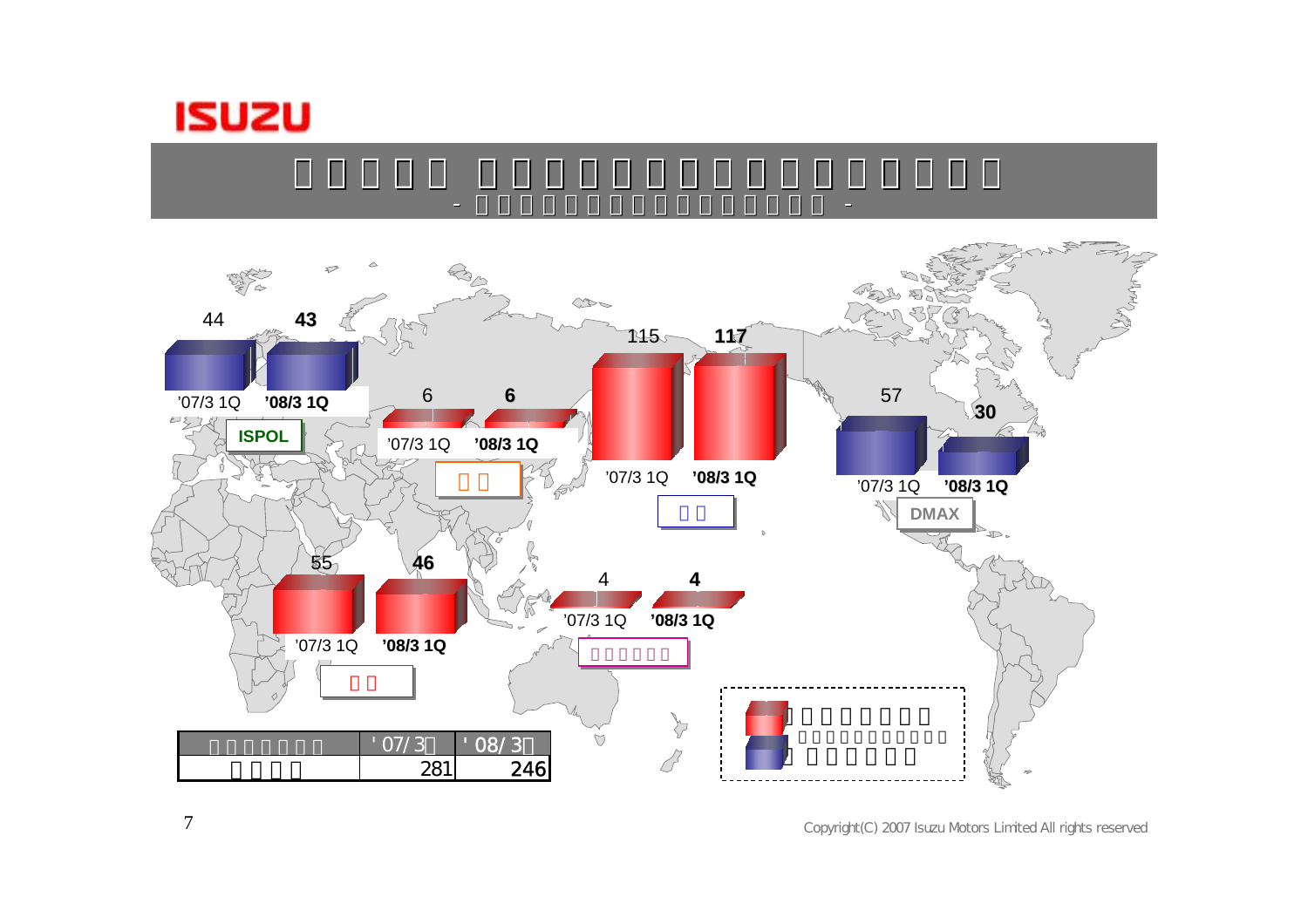

**'08/3-1Q** 

 $-$  Gitan



the contract of the contract of the contract of the contract of the contract of the contract of the contract of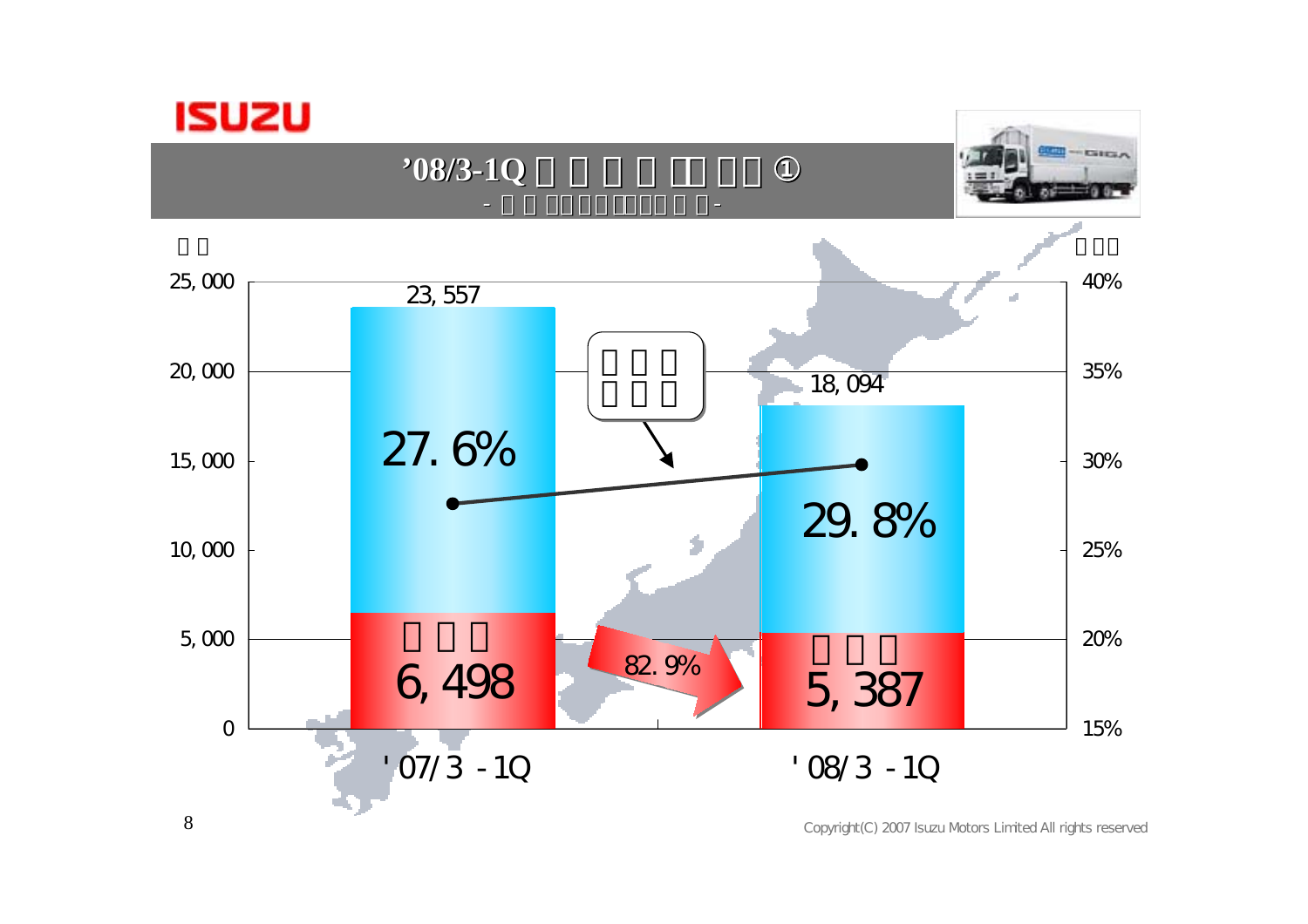

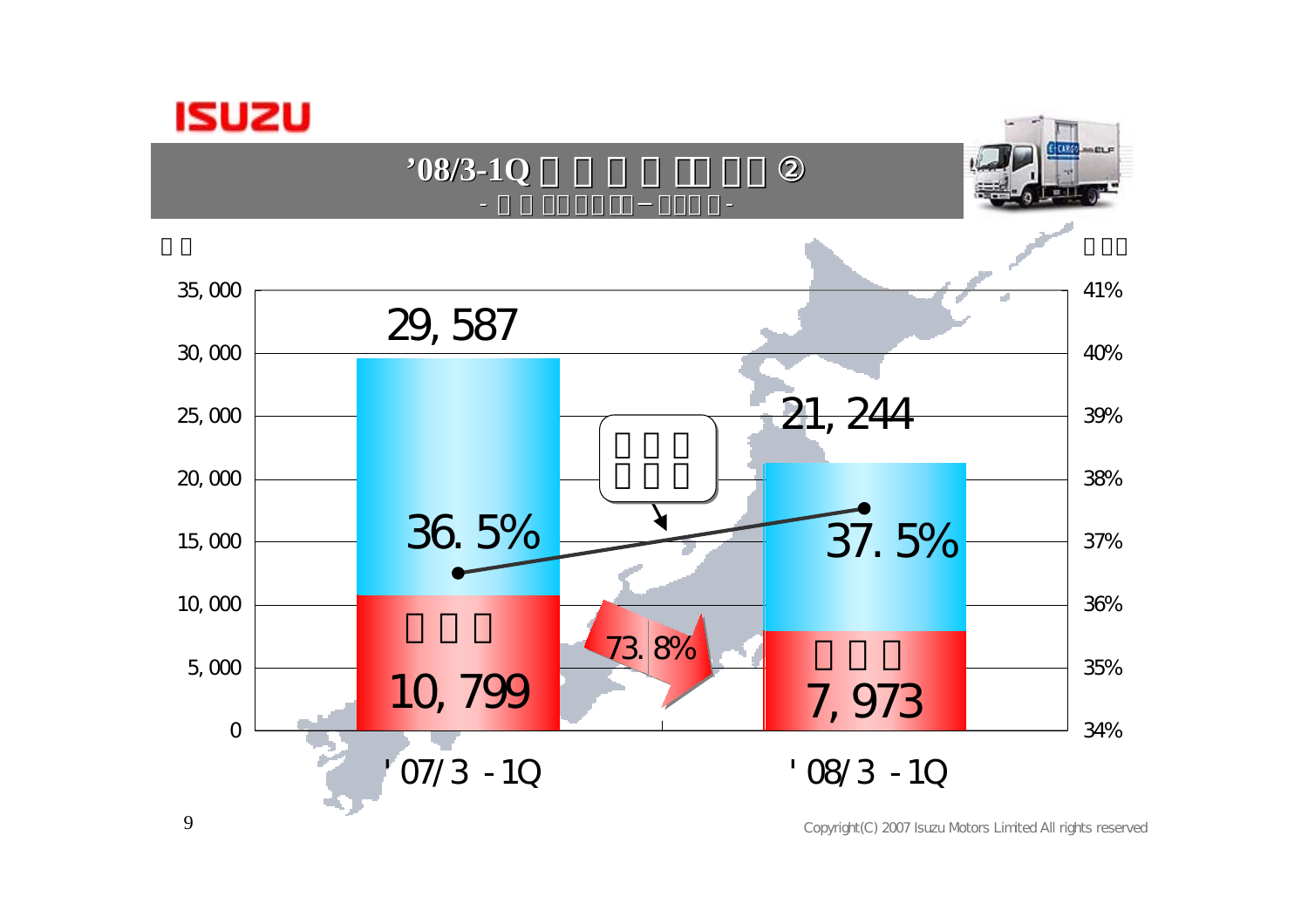

D-MAX

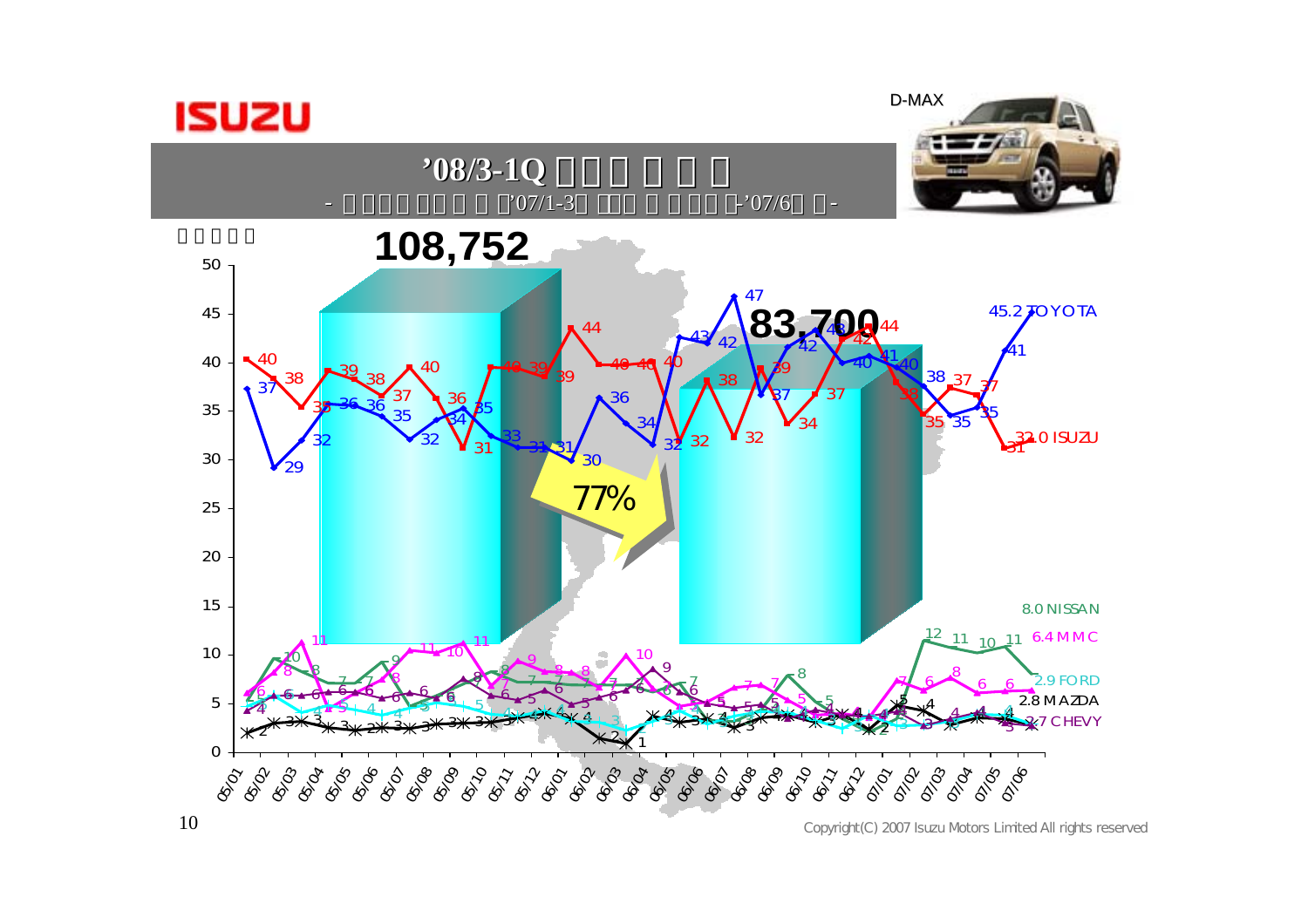

### $. 20083$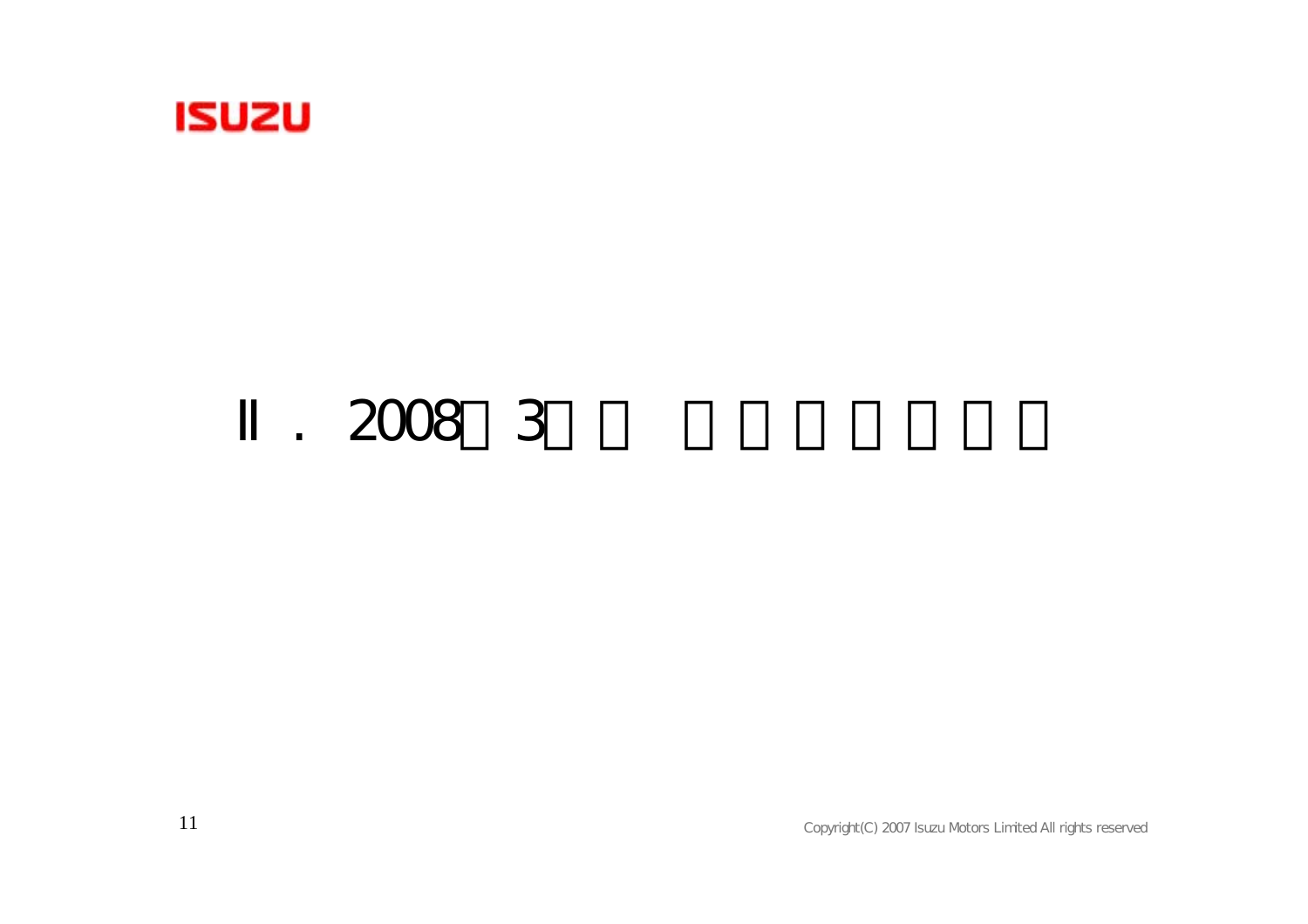

|  | $\cdot$ 08/3-10 $\cdot$ 07/3-10 |        |  |
|--|---------------------------------|--------|--|
|  | 4, O <sub>21</sub>              | 3, 960 |  |
|  | 233                             | 239    |  |
|  | 264                             | 253    |  |
|  | 212                             | 185    |  |

entration and the contract of the contract of the

 $0.87$  and  $0.87$  and  $0.87$  and  $0.87$  and  $0.87$  and  $0.87$ 

|  | $'$ 08/3-10        | $'$ 07/3-10           |                 |
|--|--------------------|-----------------------|-----------------|
|  | 1,062              | 1, 143                | 81              |
|  | 1, 274             | 1, 112                | 162             |
|  | 1,007              | 1, 165                | 158             |
|  | 347                | 387                   | 40 <sub>l</sub> |
|  | 1, 214             | 1, 121                | 93              |
|  | 730                | 691                   | 39              |
|  | 1,613              | 1,659                 | 46              |
|  | 4, O <sub>21</sub> | 960<br>3 <sub>i</sub> | 61              |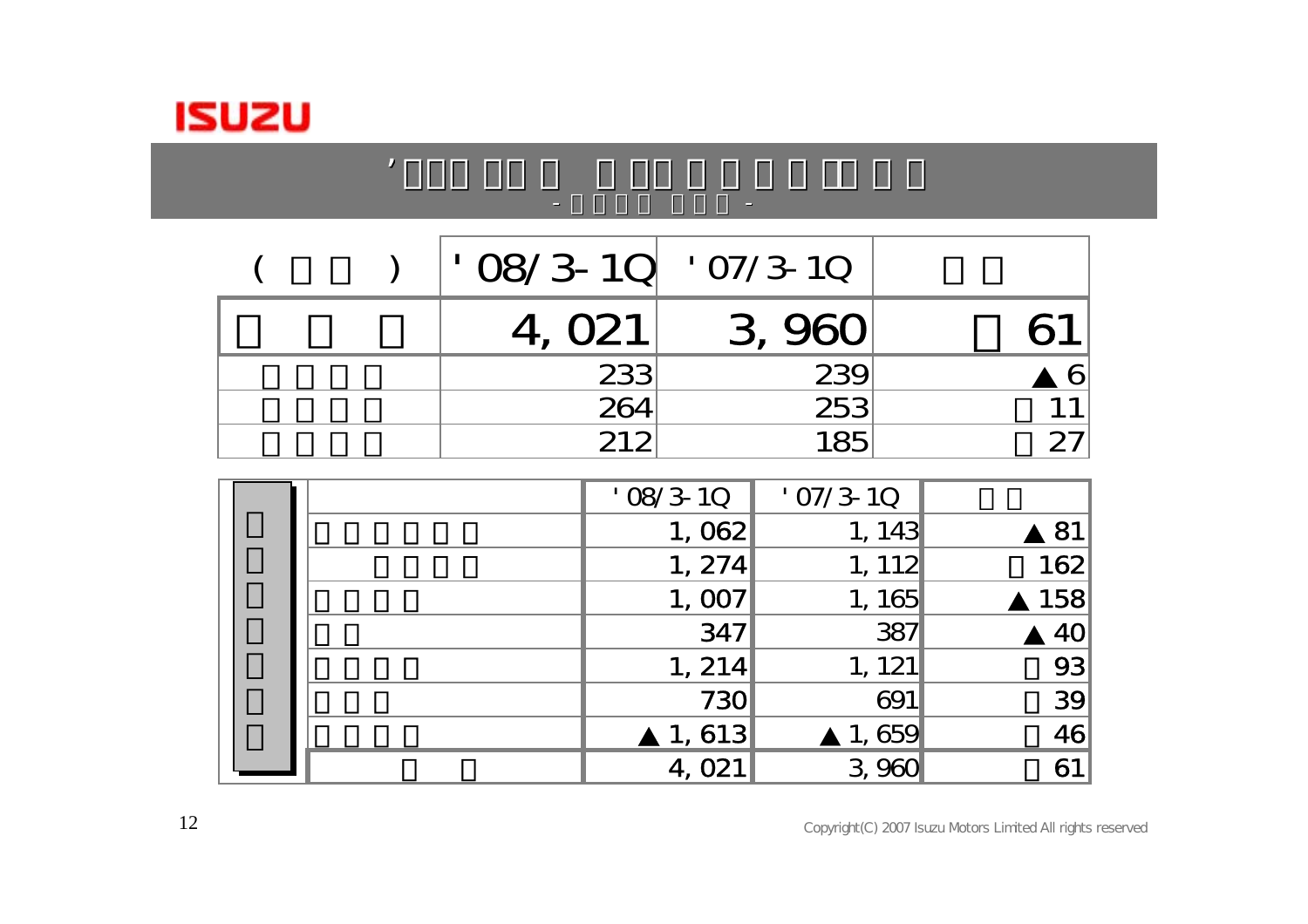

#### $\vert$   $\vert$  08/3-1Q  $\vert$  07/3-10 4, 021 3, 960 61 233 239 6 264 253 11 当期利益 212 185 +27

the contract of the contract of the contract of the

 $0.87$  and  $0.87$  and  $0.87$  and  $0.87$  and  $0.87$  and  $0.87$ 

|  | $'$ 08/3-10 | $'$ O7/3-1Q |   |
|--|-------------|-------------|---|
|  | 177         | 177         |   |
|  | 8           | 11          | 3 |
|  | 12          | 19          |   |
|  | 47          | 51          |   |
|  | 18          | 24          |   |
|  | 13          | 21          | 8 |
|  | 233         | 239         |   |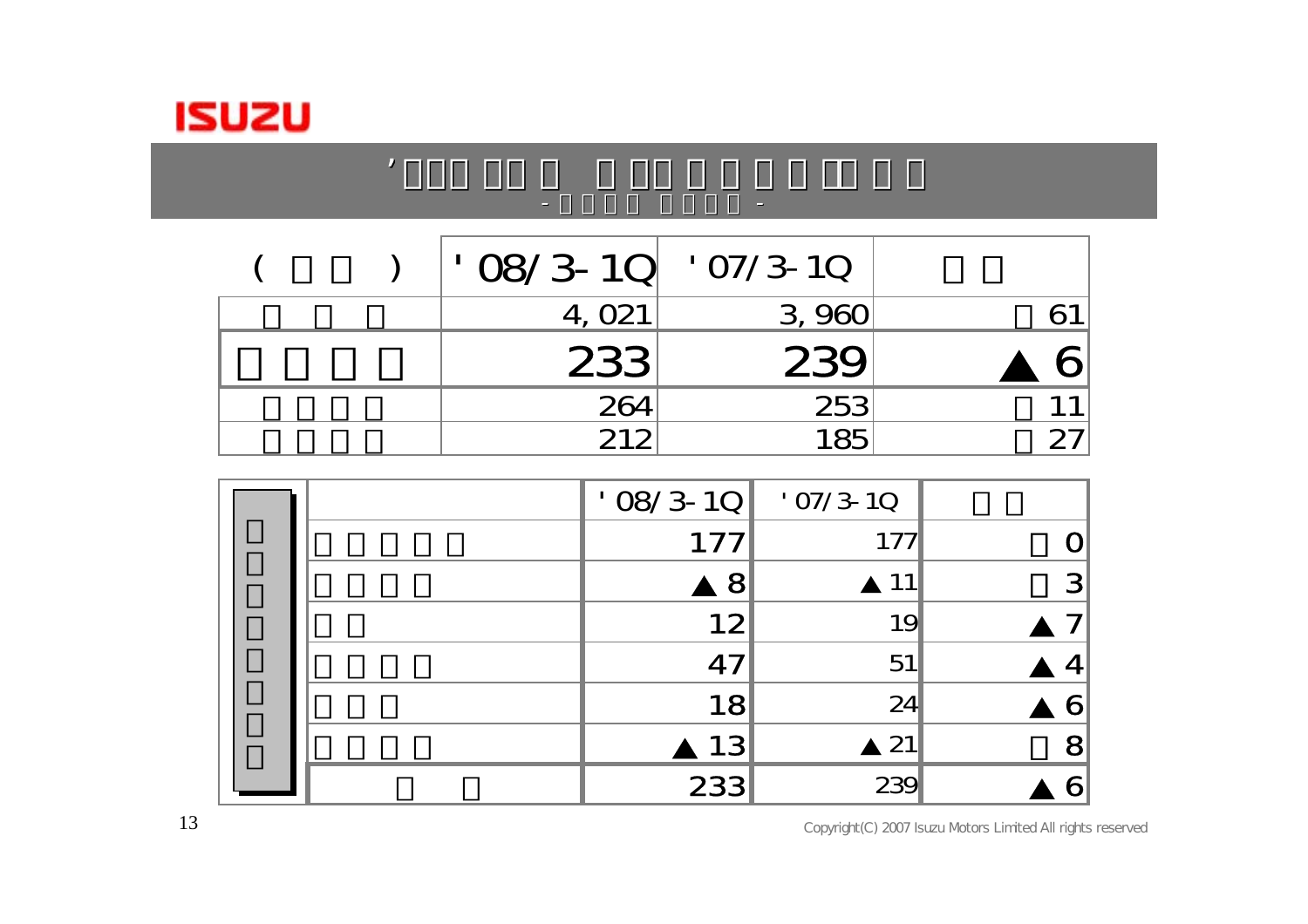

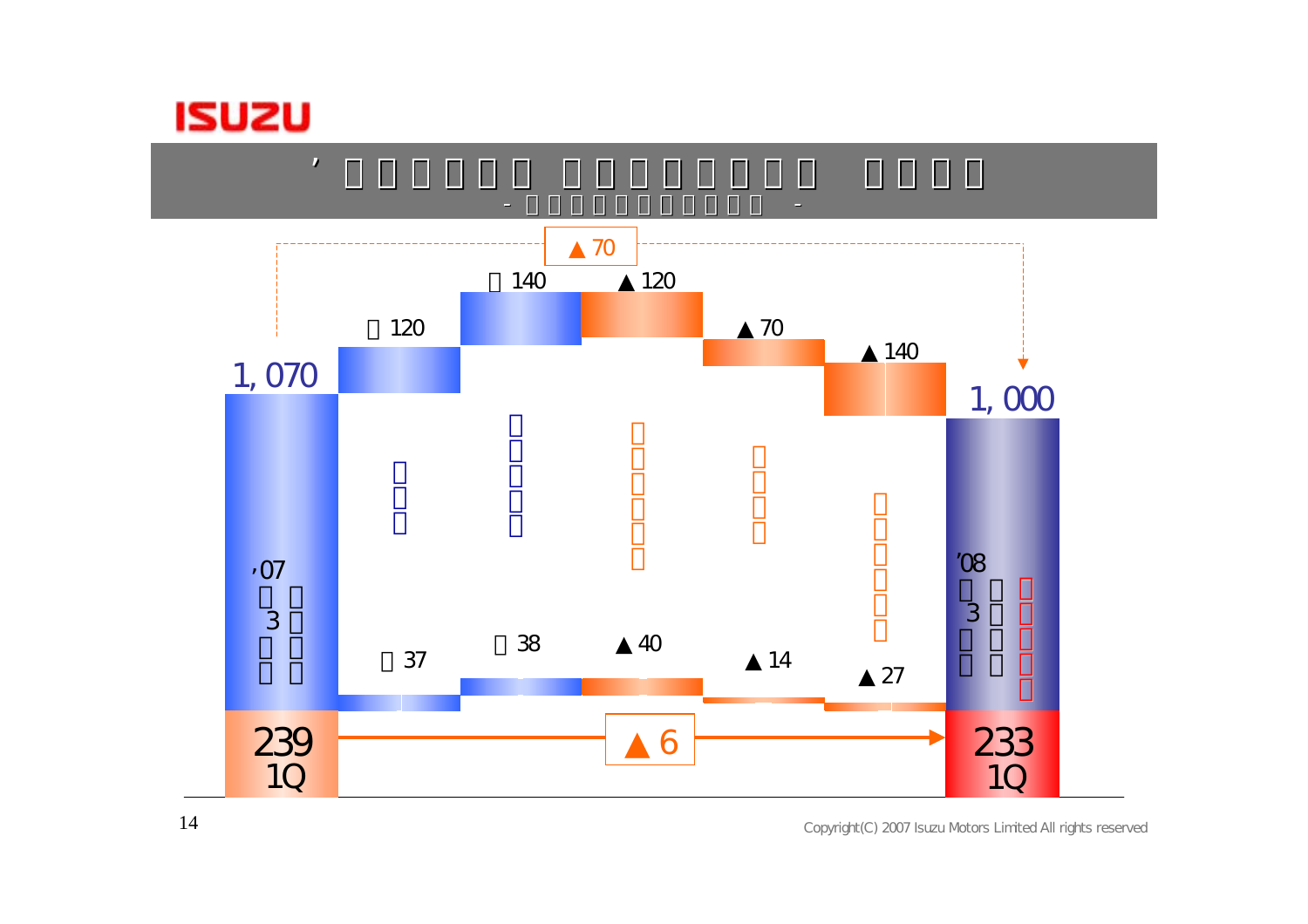

#### $($   $)$   $|$   $08/3 - 10$   $07/3 - 10$ 4, 021 3, 960 61  $\sim$  233 239 6 264253 11 212185 27

the contract of the contract of the contract of the contract of the contract of the contract of the contract of

 $0.87$  and  $0.87$  and  $0.87$  and  $0.87$  and  $0.87$  and  $0.87$ 

-

|  | 6               |
|--|-----------------|
|  | 19              |
|  | $\mathcal{P}$   |
|  | $\mathbf 1$     |
|  | 264             |
|  | $\overline{52}$ |
|  | 212             |